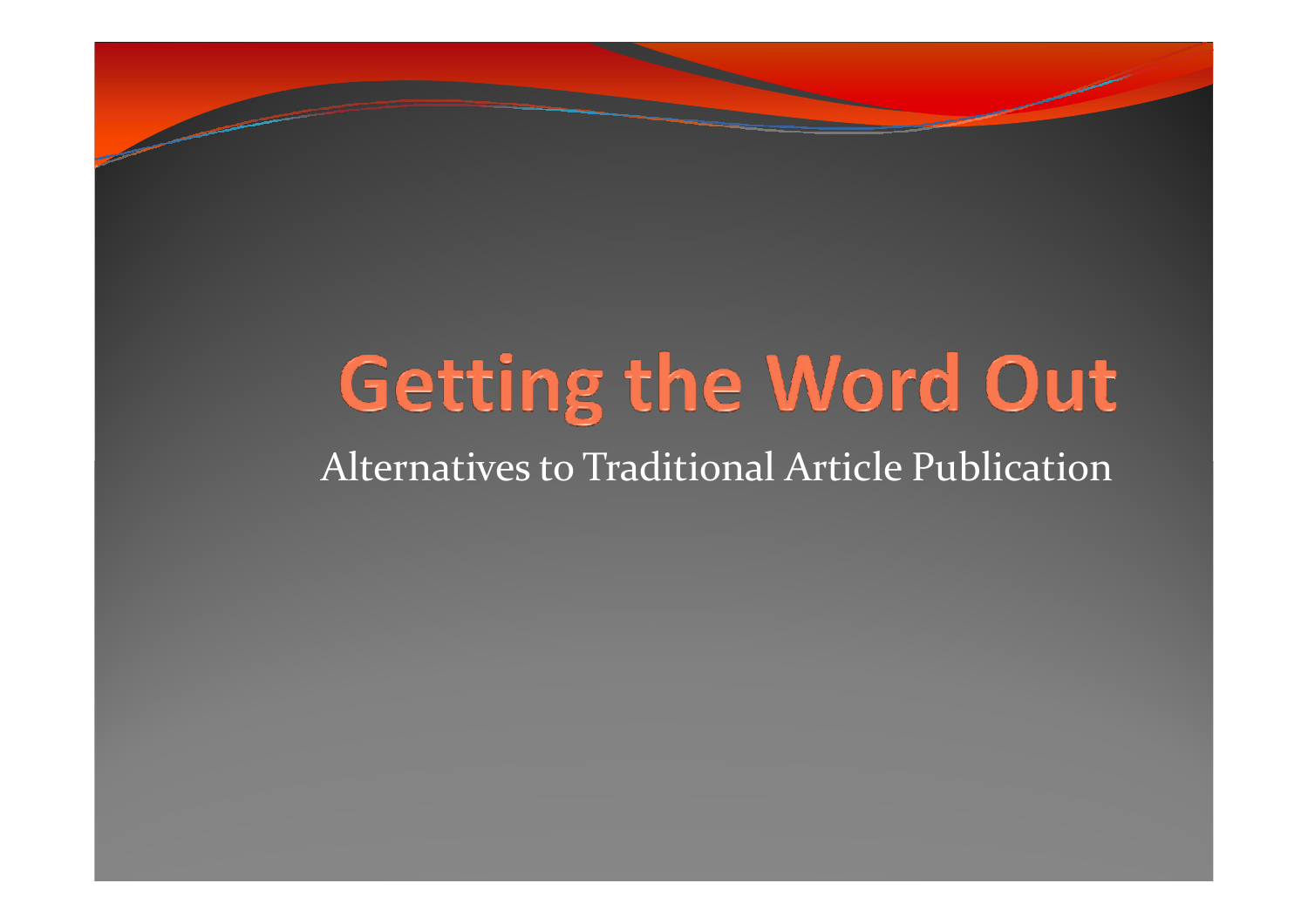## Why traditional publishing?

- Quality assurance Peer review, editorial process, "status" journals (impact factors)
- Global audience
- Permanence

#### Result:

- "Trusted" system for disseminating scholarship
- Tenure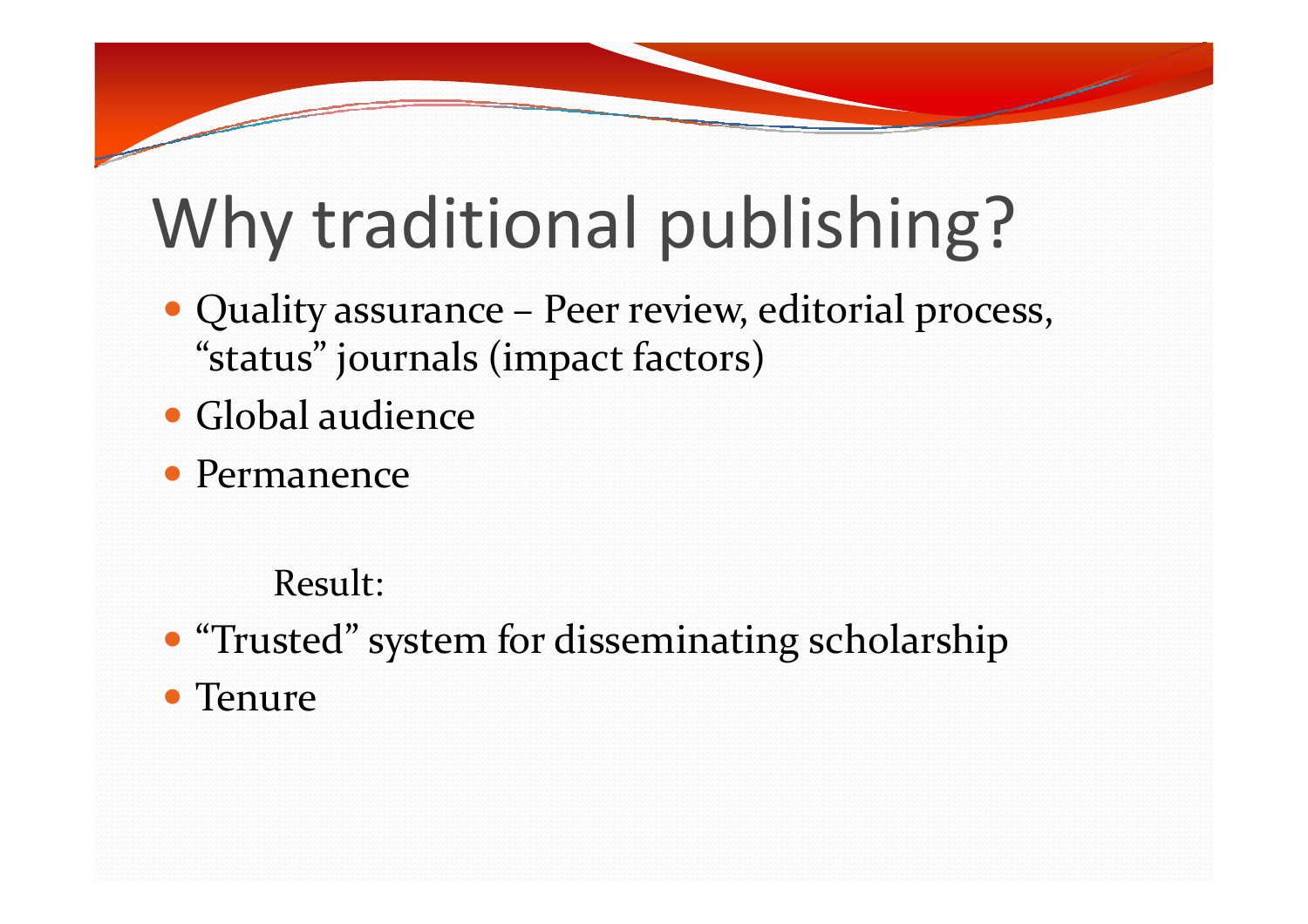## Open Access

- Economic, philosophical, practical rationales
- A growing movement Mandated by Harvard, Stanford, MIT, NIH, and many more
- Can be complement or alternative to traditional publishing
- 1.Institutional Repositories
- 2.Subject Repositories
- 3.Open Access Journals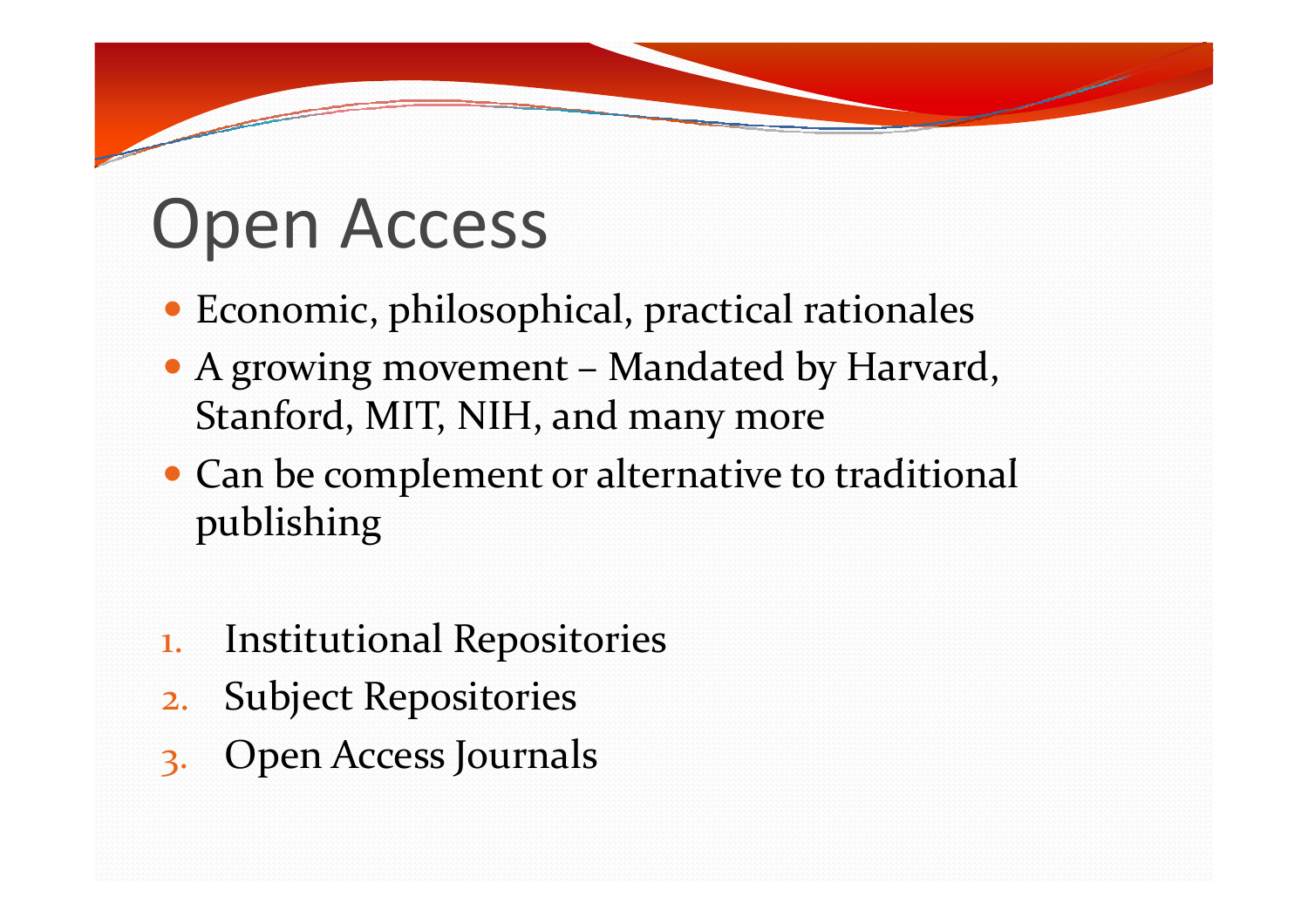#### Institutional Repositories

- Often contain a mix of published and unpublished resources
- NC DOCKS http://libres.uncg.edu/ir/
	- Finished work
	- Only student work are ETD's or equivalent
	- Must be open access
- Content addition benefits licenses, uploads
- Access Benefits OAI, DC Metadata, OAIster, ROAR, WorldCat, Google Scholar, Cataloging, Library affiliation, UNCG affiliation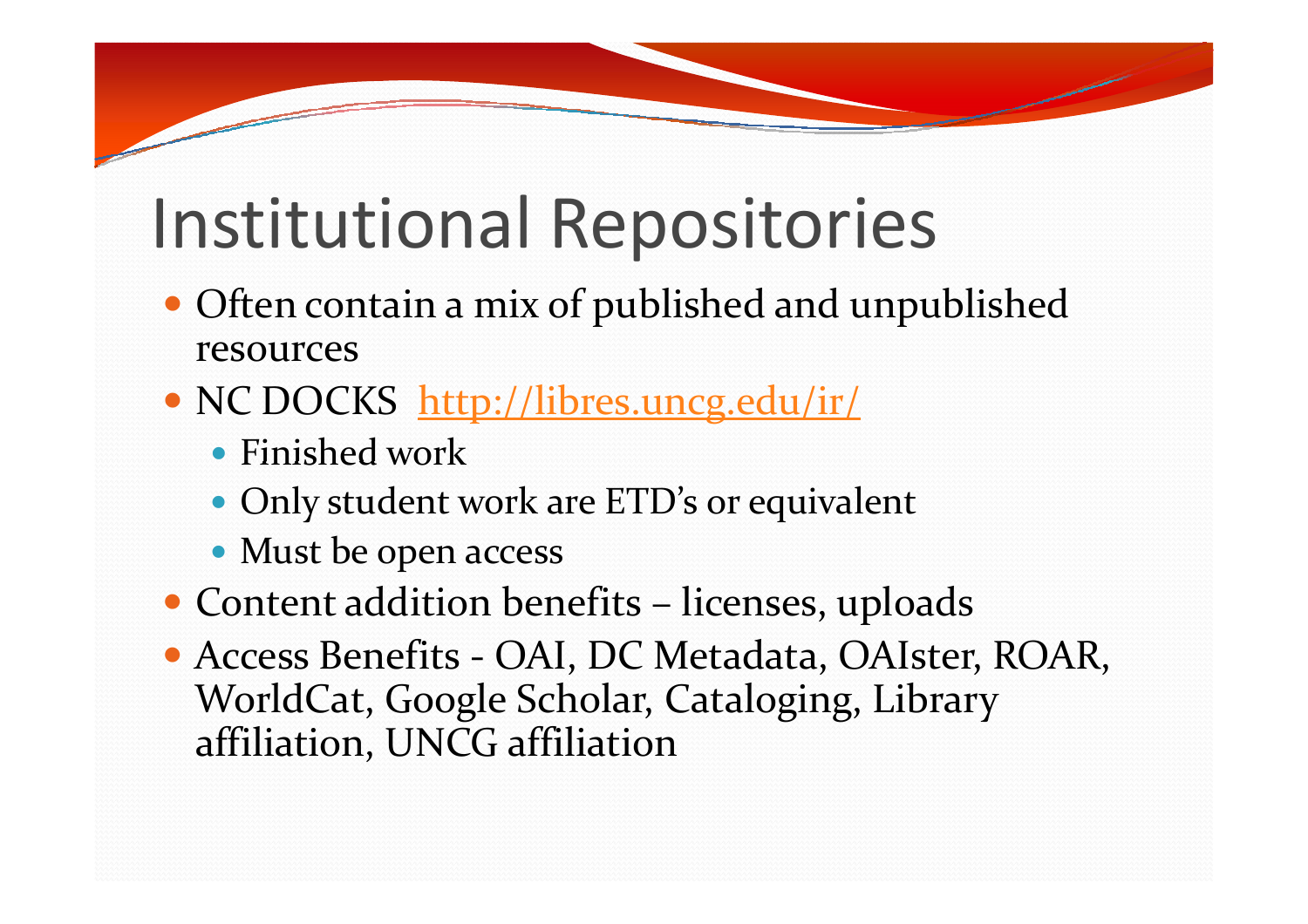### Subject Repositories

- Arxiv Math, physics, computer science http://arxiv.org
- RePEc Economics http://repec.org
- ERIC Education

 http://www.eric.ed.gov/ERICWebPortal/resources/html/submission/content\_providers\_c\_overview.html

All accept both published and unpublished works.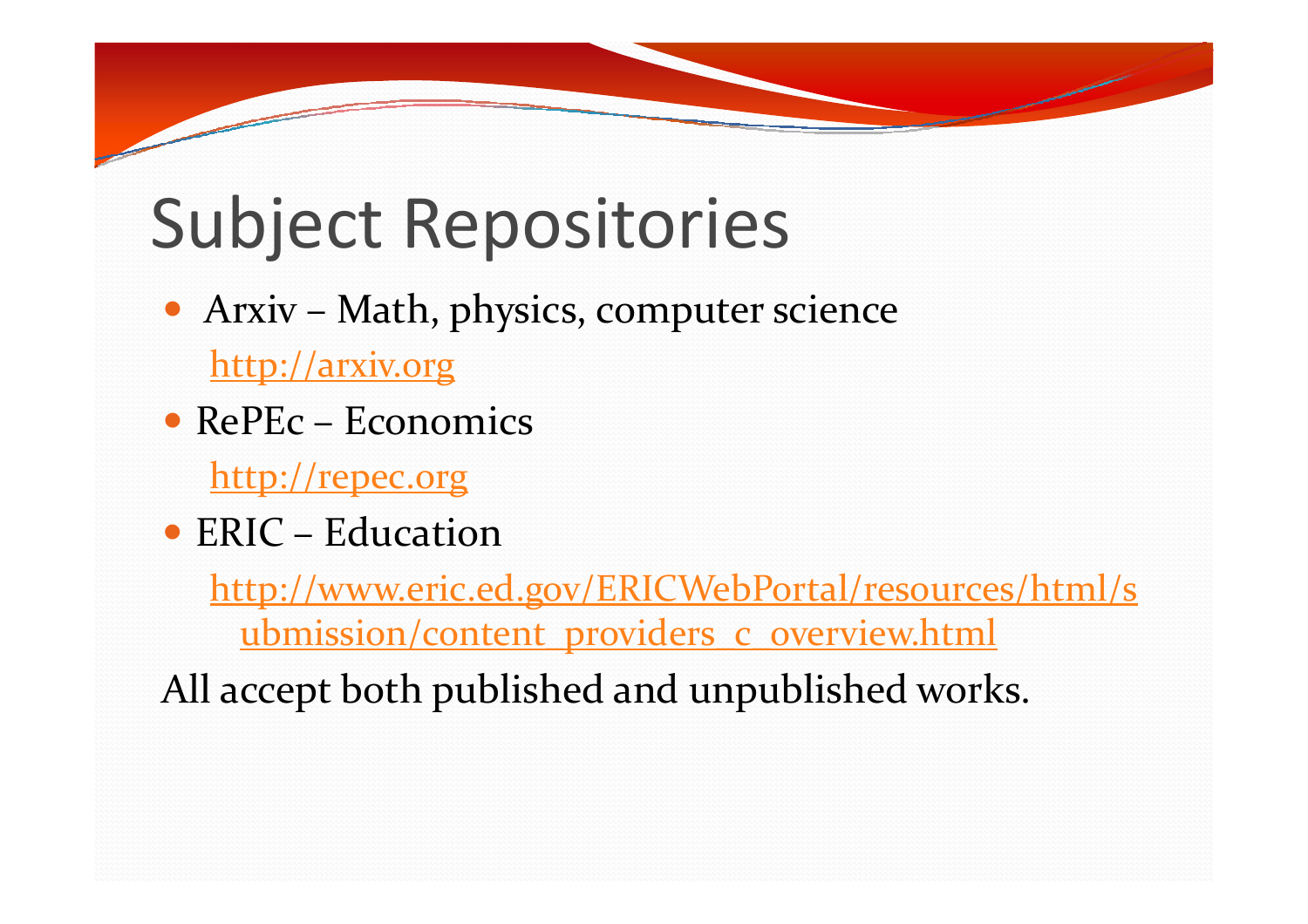#### Open Access journals

- Author pays (mandatory) Biomedcentral (\$665-2365)
- Author pays (optional) Springer (\$3000)
- Free to author paid by grants, advertising, fee-based reader services, institutional support, etc
- Ex. Journal for Civic Commitment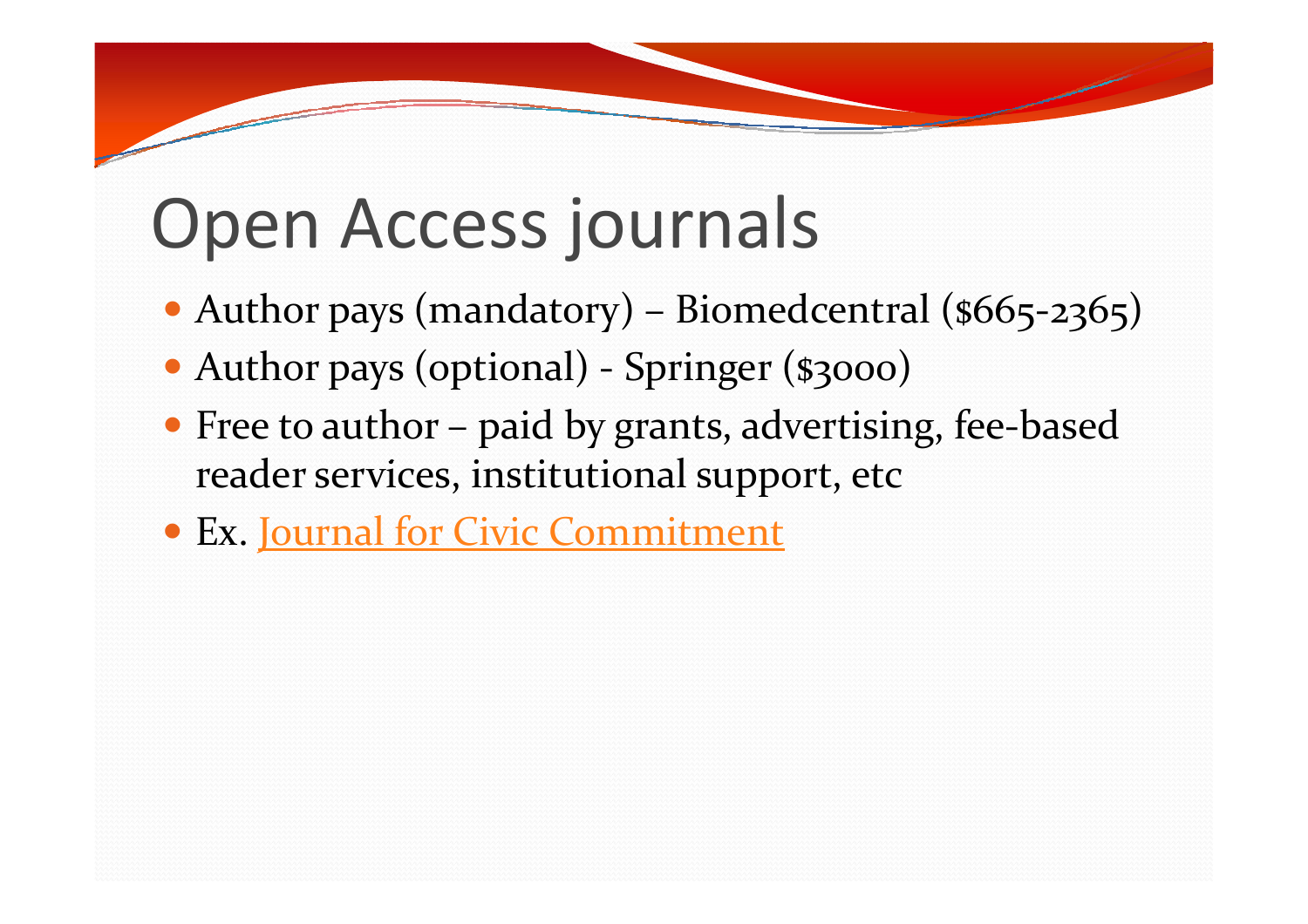#### Local ejournal hosting

- Thousands of open access journals are supported by universities, institutes, and research centers
- Some are hosted at the unit level, but many are hosted by IT, Library, or University Press
- Most of these journals are Open Access, but some are fee-based (or a combination, of fee/free) Ex. Michigan Journal of Community Service Learning
- The UNCG Libraries would potentially be interested in hosting ejournals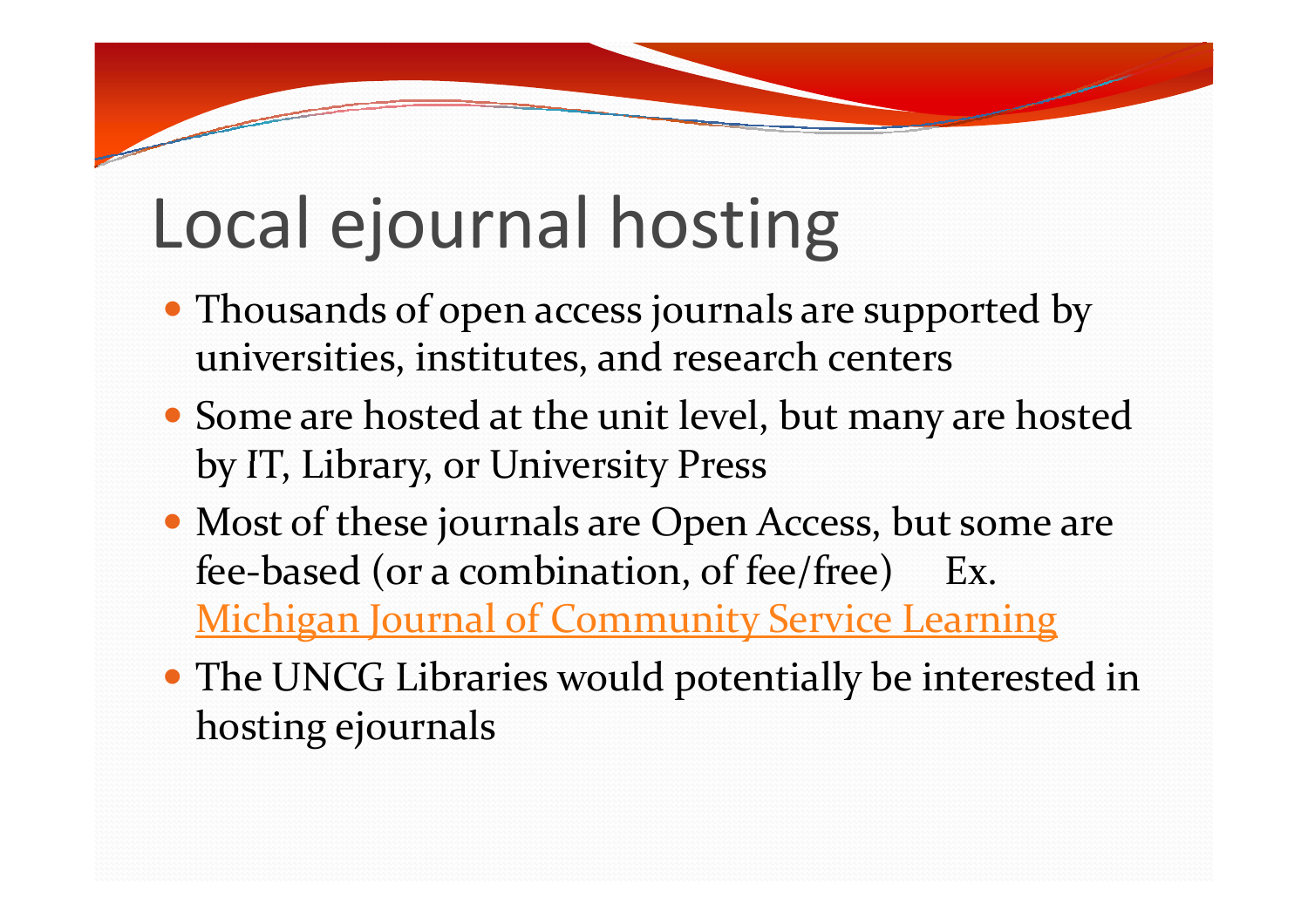#### Local classroom/research hosting

- Some classes (particularly graduate classes) produce scholarship of lasting value
- <u>Hear's My Story</u>
- <u>Baldwin School</u>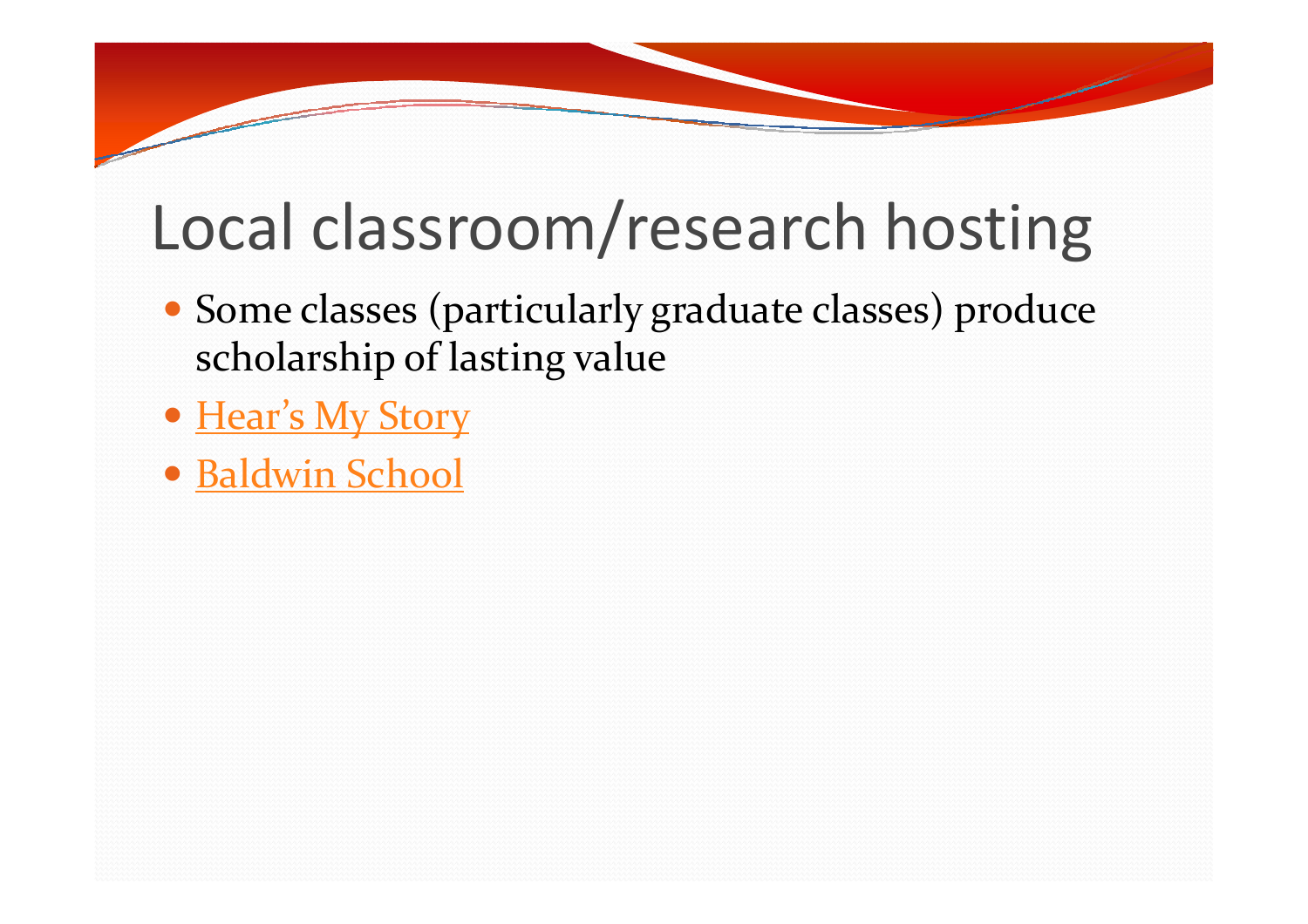#### Local Websites

- Institutes web design
- Cataloging
- WorldCat
- OAI/DC Metadata
- Google Scholar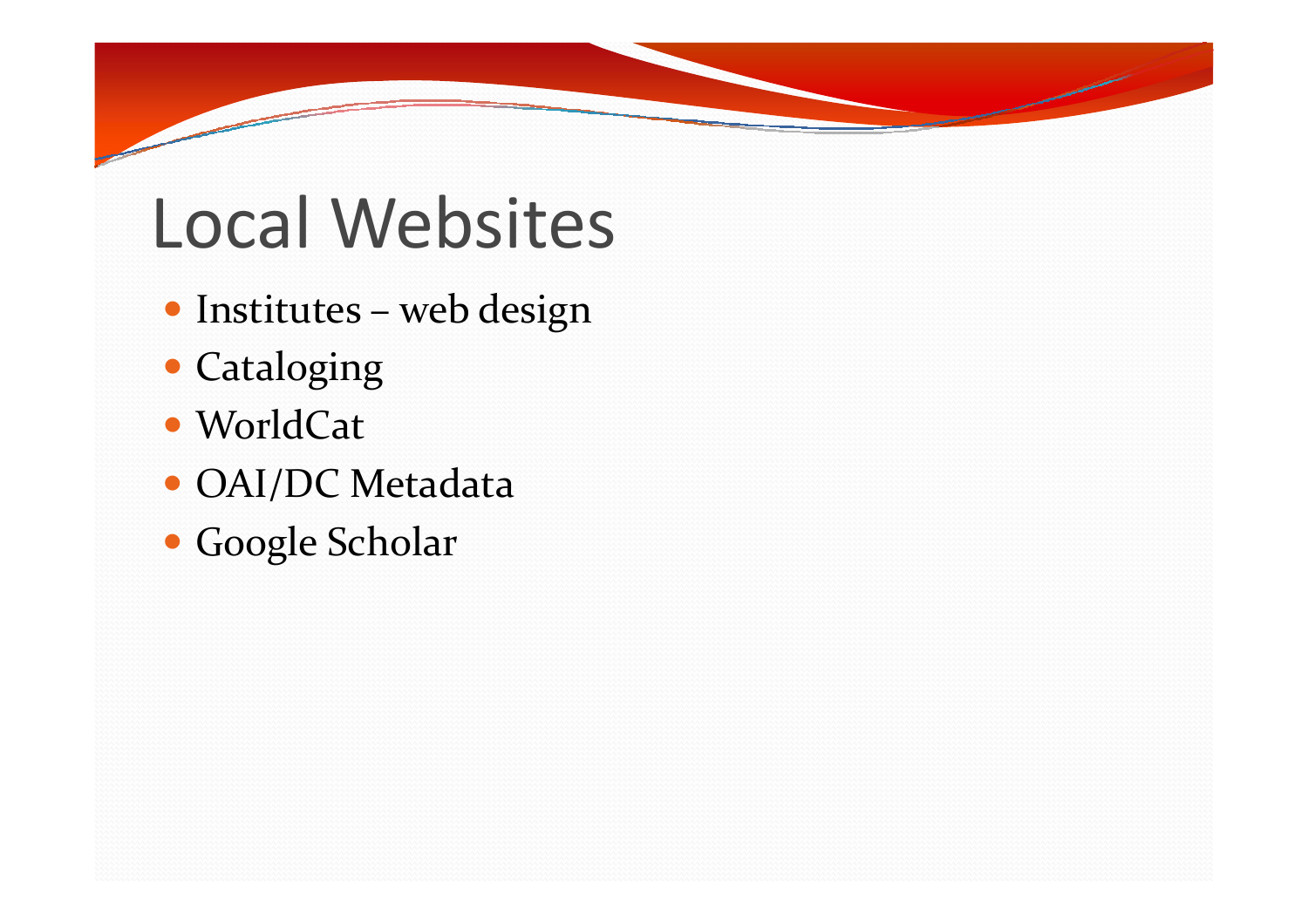#### Grants and IT support

- Digital Library on American Slavery
- Anne Finch site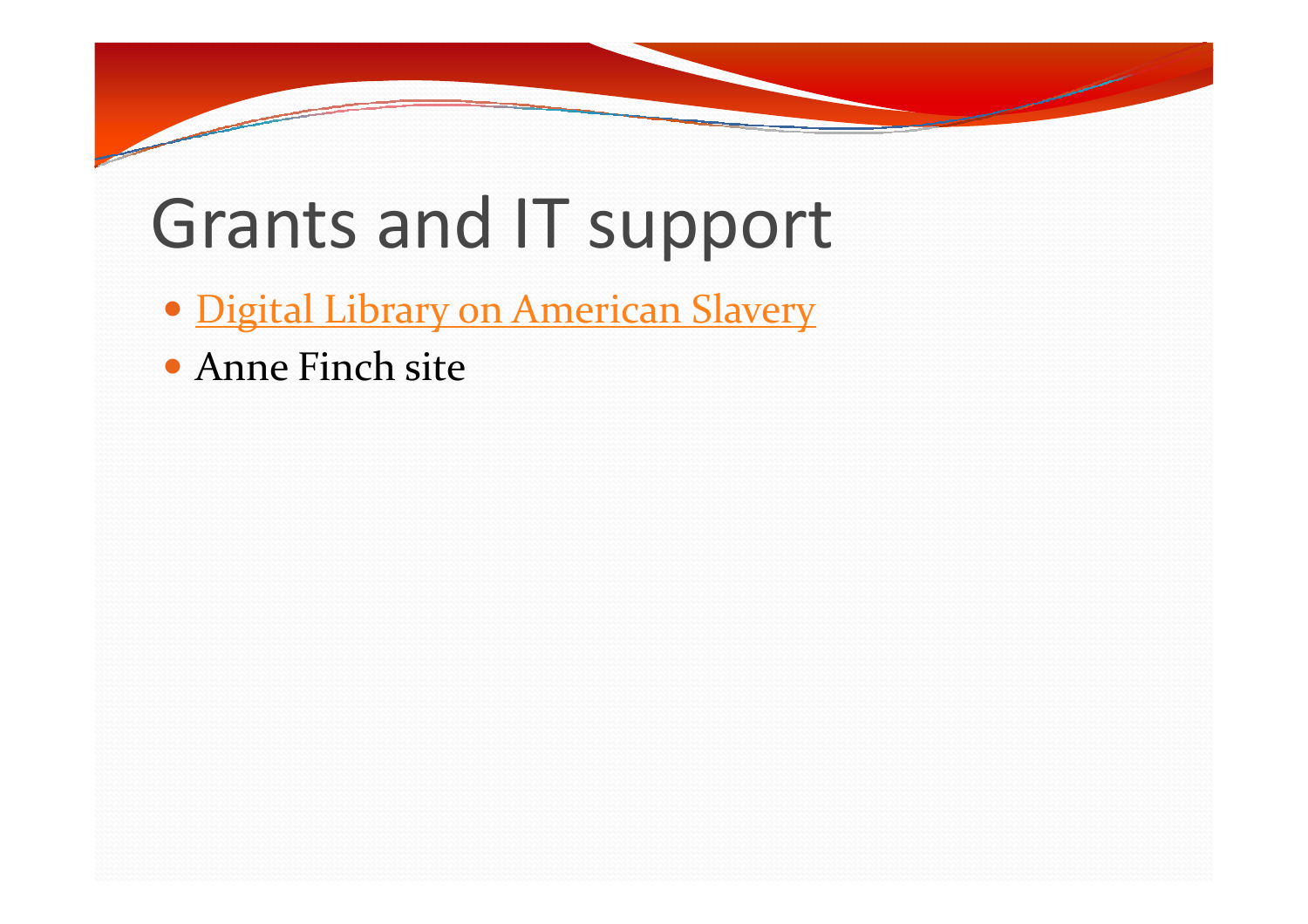## Alternatives

- Institutional Repositories
- Subject Repositories
- Open Access Journals
- Local Journal Hosting
- Local Classroom/Research Hosting
- Local Websites
- Grants and IT Support